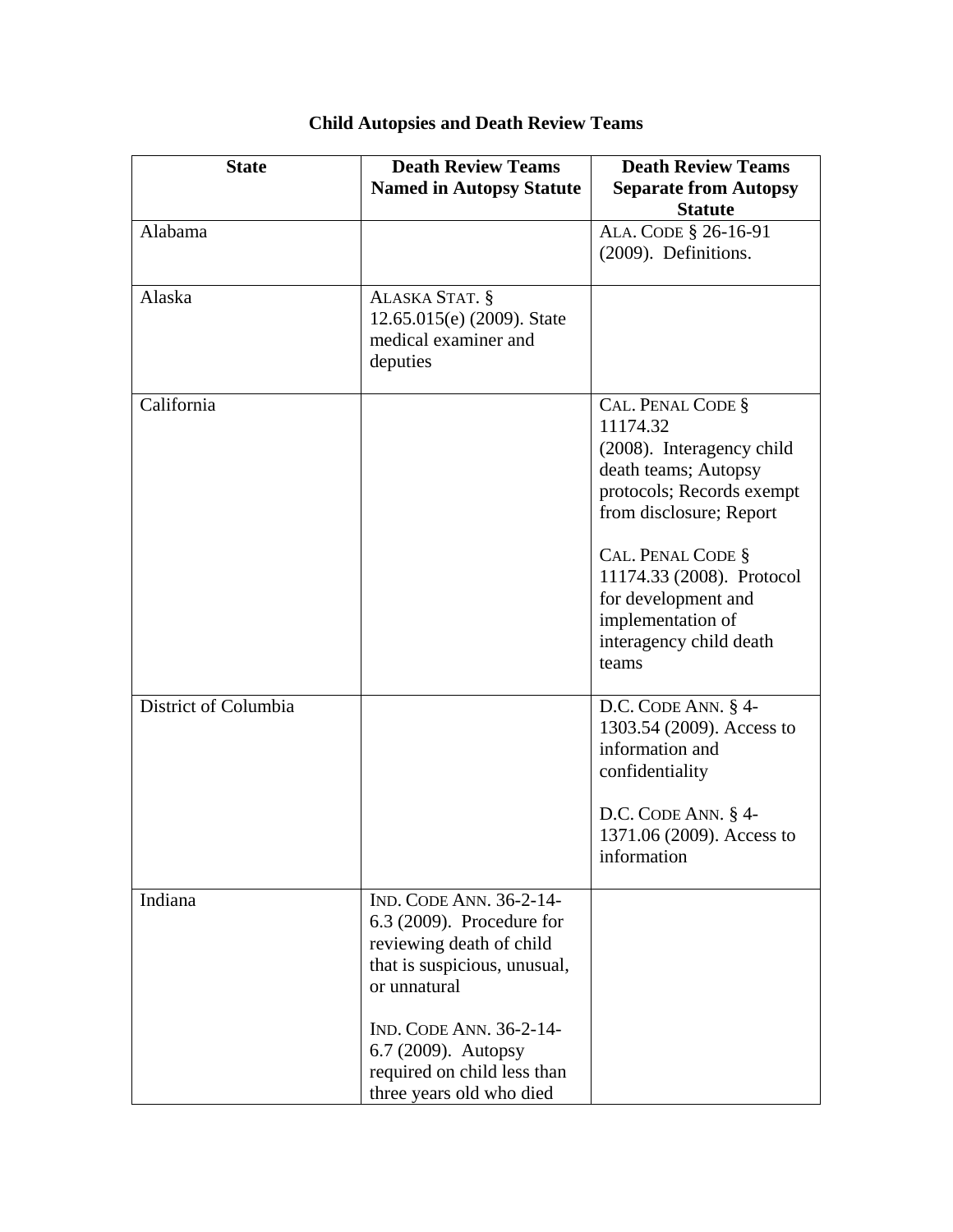|           | suddenly and unexpectedly<br>and was in apparent good<br>health before dying -<br>Requirements                                                                                                                                                                                                                                                                                       |                                                                                            |
|-----------|--------------------------------------------------------------------------------------------------------------------------------------------------------------------------------------------------------------------------------------------------------------------------------------------------------------------------------------------------------------------------------------|--------------------------------------------------------------------------------------------|
| Kansas    | KAN. STAT. ANN. § 22a-<br>242(c) (2008). Child<br>death, notification of<br>coroner; autopsy;<br>notification of state review<br>board; notification of parent<br>or guardian; SIDS death;<br>fee for autopsy                                                                                                                                                                        |                                                                                            |
| Kentucky  |                                                                                                                                                                                                                                                                                                                                                                                      | KY. REV. STAT. ANN. §<br>213.161 (2009). Sudden<br><b>Infant Death Syndrome</b><br>Program |
| Louisiana |                                                                                                                                                                                                                                                                                                                                                                                      | LA. REV. STAT. ANN. §<br>40:2019 (2008). Child death<br>investigation                      |
| Maryland  | MD. CODE ANN., HEALTH-<br>GEN. $§$ 5-309(f) (2008).<br>Medical examiner's cases                                                                                                                                                                                                                                                                                                      |                                                                                            |
| Missouri  | MO. REV. STAT. § 58.452<br>(2009). Child's death under<br>age eighteen, notice to<br>coroner by persons having<br>knowledge -- referral to<br>child fatality review panel,<br>when -- procedure for<br>nonsuspicious death, form,<br>duties -- autopsy, child<br>death pathologist, when --<br>disagreement on need for<br>autopsy, procedure --<br>violation by coroner,<br>penalty |                                                                                            |
| Nebraska  |                                                                                                                                                                                                                                                                                                                                                                                      | NEB. REV. STAT. ANN. § 71-<br>3405 (2009). Terms,<br>defined                               |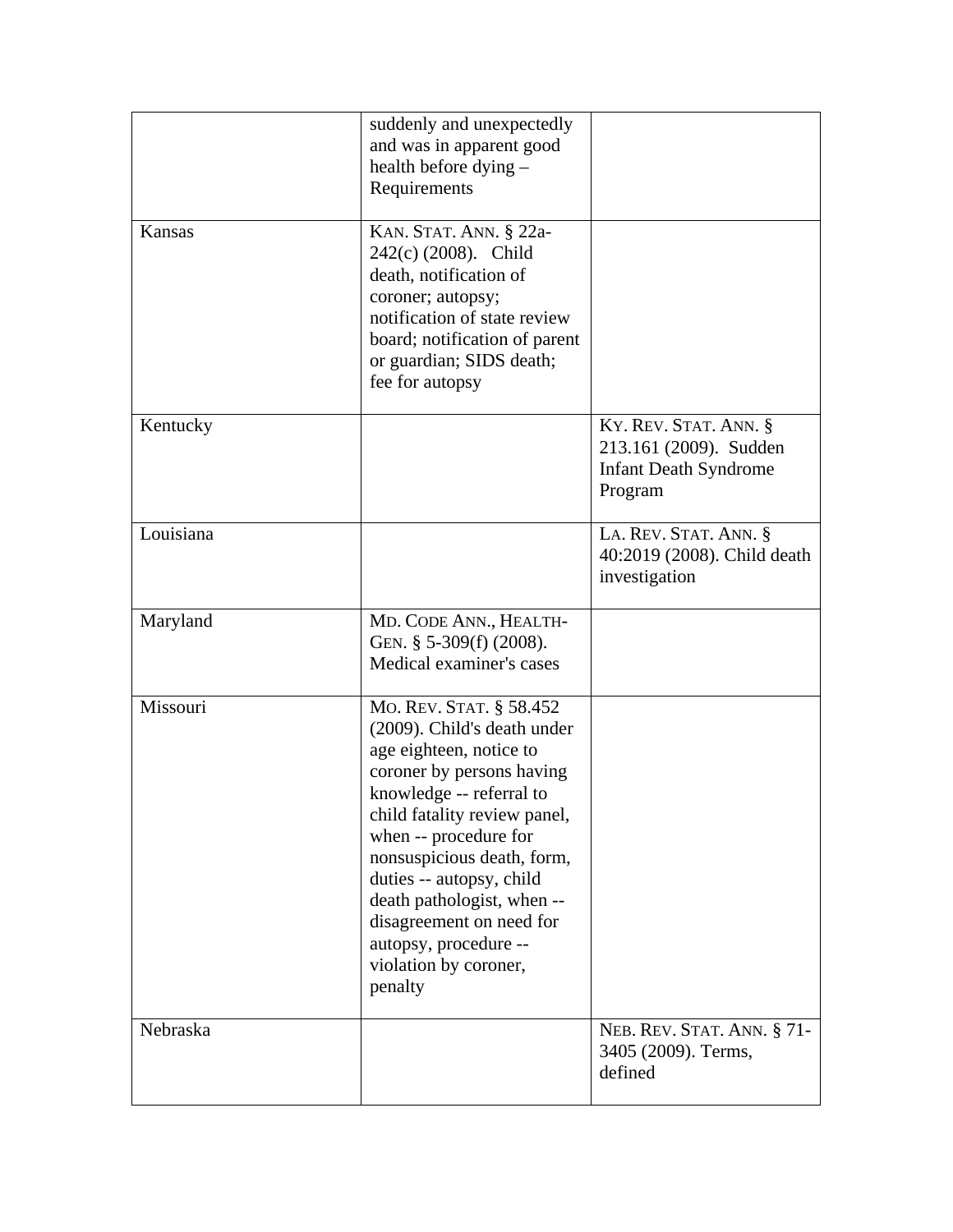|               | NEB. REV. STAT. ANN. § 71-<br>3408 (2009). Chairperson;<br>duties<br>NEB. REV. STAT. ANN. § 71-<br>3409 (2009). Review of<br>child deaths; phases                                                                 |
|---------------|-------------------------------------------------------------------------------------------------------------------------------------------------------------------------------------------------------------------|
|               | NEB. REV. STAT. ANN. § 71-<br>3410 (2009). Provision of<br>information and records;<br>subpoenas                                                                                                                  |
| Nevada        | NEV. REV. STAT. ANN. §<br>432B.407<br>(2009). Information<br>available to child death<br>review teams; sharing of<br>certain information;<br>subpoena to obtain<br>information; confidentiality<br>of information |
| New Hampshire | N.H. REV. STAT. ANN. §<br>611-B:22 (2009). Report to<br>Bureau of Maternal and<br>Child Health.                                                                                                                   |
| New Jersey    | N.J. STAT. ANN. § 9:6-8.88<br>(2009). Child Fatality and<br><b>Near Fatality Review Board</b>                                                                                                                     |
| Oklahoma      | <b>OKLA. STAT. ANN. tit. 10, §</b><br>1150.2 (2009). Child Death<br>Review Board--Creation--<br>Powers and duties--<br>Meetings and discussions--<br>Annual report                                                |
| Oregon        | OR. REV. STAT. § 418.785<br>(2007). Child Fatality<br><b>Review Teams</b>                                                                                                                                         |